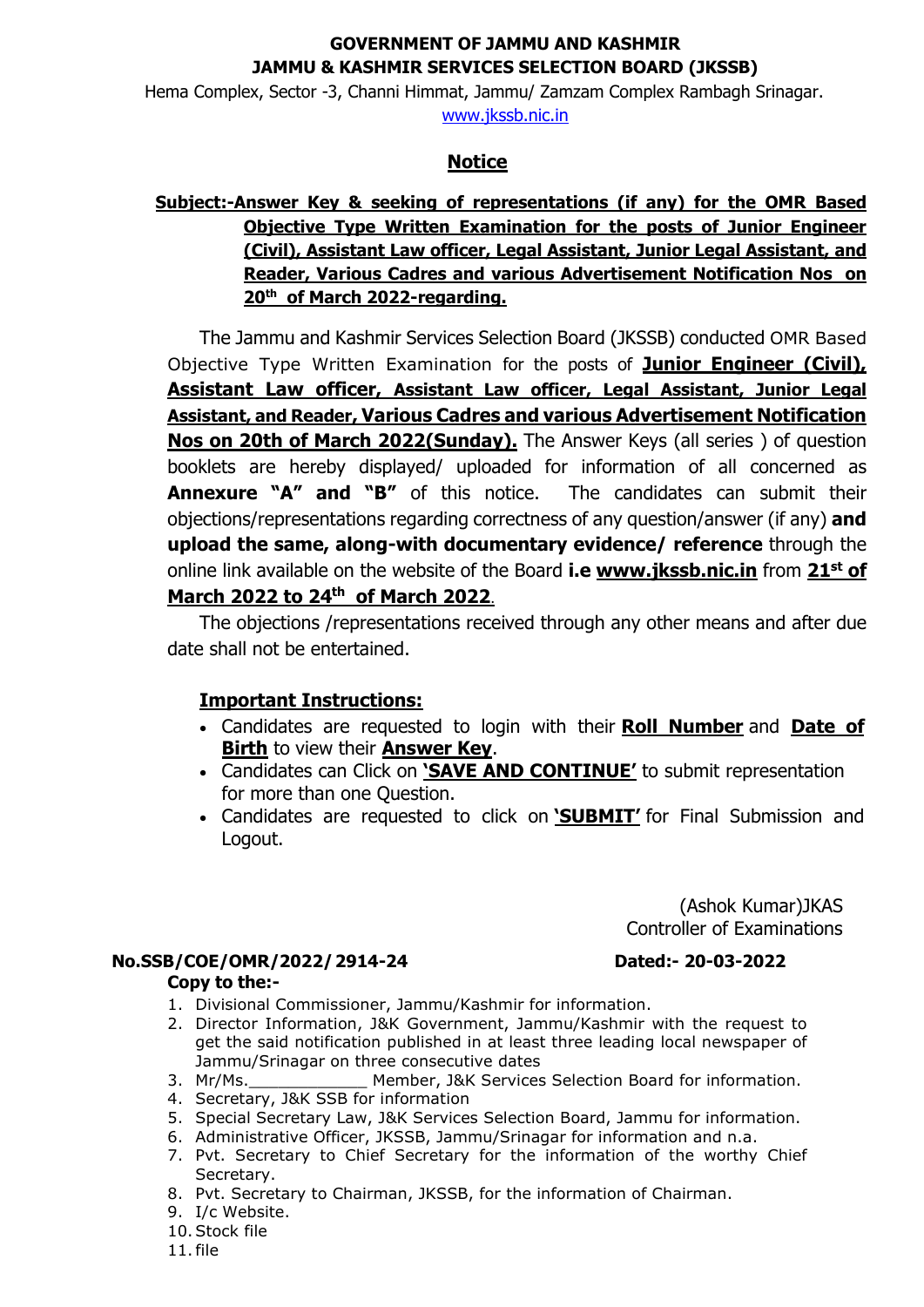| Annexure "A" |                         |                               |                |                |                           |  |
|--------------|-------------------------|-------------------------------|----------------|----------------|---------------------------|--|
|              |                         | Post Name - Jr Engineer Civil |                |                |                           |  |
| Set_No       | Quest_No                | <b>Answer Key</b>             | Set_No         | Quest_No       | <b>Answer Key</b>         |  |
| А            | $\mathbf 1$             | D                             | C              | $\mathbf{1}$   | D                         |  |
| A            | $\overline{2}$          | $\mathsf{C}$                  | $\mathsf{C}$   | $\overline{2}$ | B                         |  |
| A            | 3                       | A                             | $\mathsf{C}$   | 3              | $\sf{B}$                  |  |
| A            | $\overline{\mathbf{4}}$ | A                             | $\mathsf{C}$   | 4              | $\mathsf C$               |  |
| A            | 5                       | B                             | $\mathsf{C}$   | 5              | D                         |  |
| A            | 6                       | $\mathsf A$                   | $\mathsf{C}$   | 6              | $\boldsymbol{\mathsf{A}}$ |  |
| A            | $\overline{7}$          | A                             | $\mathsf{C}$   | $\overline{7}$ | D                         |  |
| А            | 8                       | A                             | $\mathsf{C}$   | 8              | $\mathsf{C}$              |  |
| A            | 9                       | B                             | $\mathsf{C}$   | 9              | B                         |  |
| A            | 10                      | A                             | $\mathsf{C}$   | 10             | A                         |  |
| A            | 11                      | A                             | $\mathsf{C}$   | 11             | B                         |  |
| A            | 12                      | B                             | $\mathsf C$    | 12             | D                         |  |
| А            | 13                      | D                             | $\mathsf{C}$   | 13             | B                         |  |
| A            | 14                      | A                             | $\mathsf{C}$   | 14             | $\boldsymbol{\mathsf{A}}$ |  |
| A            | 15                      | D                             | $\mathsf{C}$   | 15             | D                         |  |
| A            | 16                      | D                             | $\mathsf{C}$   | 16             | $\boldsymbol{\mathsf{A}}$ |  |
| A            | 17                      | A                             | $\mathsf{C}$   | 17             | $\mathsf C$               |  |
| A            | 18                      | A                             | $\mathsf{C}$   | 18             | $\sf A$                   |  |
| A            | 19                      | A                             | $\mathsf{C}$   | 19             | $\mathsf{C}$              |  |
| A            | 20                      | $\mathsf C$                   | $\mathsf{C}$   | 20             | A                         |  |
| A            | 21                      | A                             | $\mathsf{C}$   | 21             | $\sf A$                   |  |
| A            | 22                      | A                             | $\mathsf{C}$   | 22             | $\sf A$                   |  |
| A            | 23                      | D                             | $\mathsf{C}$   | 23             | $\sf B$                   |  |
| A            | 24                      | A                             | $\mathsf{C}$   | 24             | A                         |  |
| A            | 25                      | $\mathsf C$                   | $\mathsf C$    | 25             | D                         |  |
| A            | 26                      | $\sf B$                       | $\mathsf C$    | 26             | $\mathsf C$               |  |
| A            | 27                      | $\sf B$                       | $\mathsf{C}$   | 27             | $\sf B$                   |  |
| Α            | 28                      | D                             | $\mathsf{C}$   | 28             | $\mathsf C$               |  |
| A            | 29                      | B                             | $\mathsf{C}$   | 29             | B                         |  |
| A            | 30                      | $\mathsf{C}$                  | $\overline{C}$ | $30\,$         | $\mathsf A$               |  |
| A            | 31                      | $\mathsf A$                   | $\mathsf{C}$   | 31             | ${\sf A}$                 |  |
| A            | 32                      | $\boldsymbol{\mathsf{A}}$     | $\mathsf{C}$   | 32             | $\boldsymbol{\mathsf{A}}$ |  |
| A            | 33                      | D                             | $\mathsf{C}$   | 33             | $\mathsf C$               |  |
| A            | 34                      | $\sf B$                       | $\mathsf{C}$   | 34             | $\overline{C}$            |  |
| A            | 35                      | $\mathsf{C}$                  | $\overline{C}$ | 35             | $\mathsf{C}$              |  |
| A            | 36                      | $\mathsf A$                   | $\mathsf{C}$   | 36             | $\mathsf A$               |  |
| A            | 37                      | $\sf A$                       | $\mathsf{C}$   | 37             | $\mathsf C$               |  |
| A            | 38                      | B                             | $\overline{C}$ | 38             | D                         |  |
| Α            | 39                      | $\mathsf A$                   | $\mathsf{C}$   | 39             | D                         |  |
| A            | 40                      | $\mathsf{C}$                  | $\mathsf{C}$   | 40             | $\mathsf A$               |  |
| A            | 41                      | D                             | $\mathsf{C}$   | 41             | D                         |  |
| A            | 42                      | A                             | $\mathsf{C}$   | 42             | D                         |  |
| A            | 43                      | B                             | $\mathsf C$    | 43             | $\mathsf A$               |  |
| A            | 44                      | $\sf B$                       | $\mathsf{C}$   | 44             | B                         |  |
| A            | 45                      | $\mathsf A$                   | $\mathsf{C}$   | 45             | $\mathsf{C}$              |  |
|              |                         |                               |                |                |                           |  |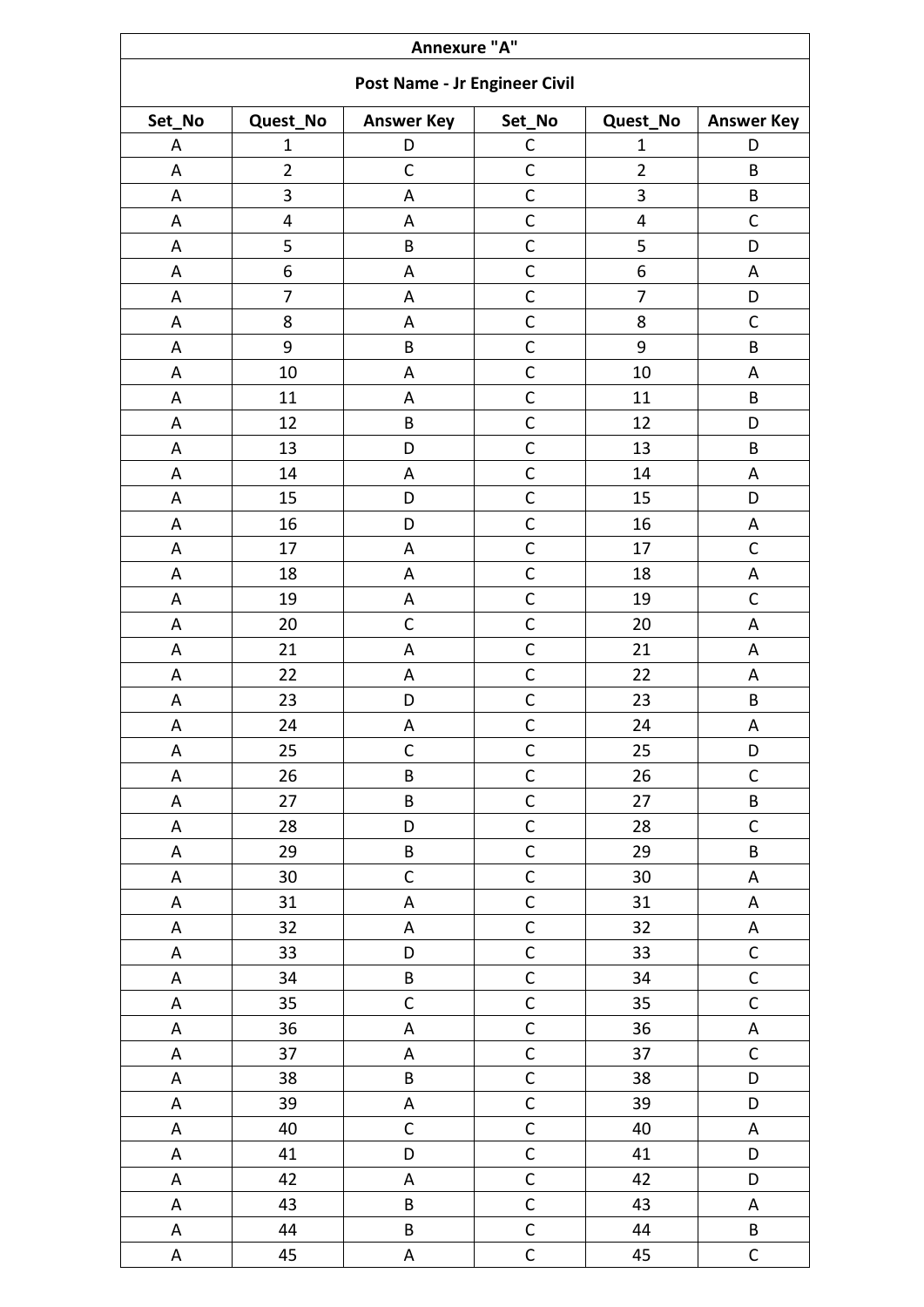| A                         | 46 | $\mathsf A$               | $\mathsf C$  | 46      | $\sf B$                   |
|---------------------------|----|---------------------------|--------------|---------|---------------------------|
| $\mathsf A$               | 47 | $\mathsf C$               | $\mathsf{C}$ | 47      | $\mathsf C$               |
| $\sf A$                   | 48 | B                         | $\mathsf{C}$ | 48      | $\sf B$                   |
| $\mathsf A$               | 49 | $\mathsf A$               | $\mathsf{C}$ | 49      | $\boldsymbol{\mathsf{A}}$ |
| $\mathsf A$               | 50 | $\sf B$                   | $\mathsf{C}$ | 50      | $\mathsf A$               |
| $\mathsf A$               | 51 | $\boldsymbol{\mathsf{A}}$ | $\mathsf{C}$ | 51      | $\mathsf C$               |
| $\mathsf A$               | 52 | $\mathsf C$               | $\mathsf{C}$ | 52      | A                         |
| $\mathsf A$               | 53 | $\mathsf C$               | $\mathsf{C}$ | 53      | $\boldsymbol{\mathsf{A}}$ |
| $\boldsymbol{\mathsf{A}}$ | 54 | $\mathsf C$               | $\mathsf{C}$ | 54      | $\boldsymbol{\mathsf{A}}$ |
| $\mathsf A$               | 55 | $\sf A$                   | $\mathsf{C}$ | 55      | $\boldsymbol{\mathsf{A}}$ |
| $\mathsf A$               | 56 | $\mathsf A$               | $\mathsf{C}$ | 56      | $\mathsf A$               |
| $\mathsf A$               | 57 | $\mathsf{C}$              | $\mathsf{C}$ | 57      | $\sf A$                   |
| $\mathsf A$               | 58 | $\mathsf{C}$              | $\mathsf{C}$ | 58      | ${\sf A}$                 |
| $\mathsf A$               | 59 | $\mathsf C$               | $\mathsf{C}$ | 59      | $\boldsymbol{\mathsf{A}}$ |
| $\mathsf A$               | 60 | $\mathsf A$               | $\mathsf C$  | 60      | $\mathsf C$               |
| $\mathsf A$               | 61 | $\mathsf D$               | $\mathsf{C}$ | 61      | $\boldsymbol{\mathsf{A}}$ |
| $\mathsf A$               | 62 | $\sf B$                   | $\mathsf{C}$ | 62      | $\mathsf C$               |
| $\mathsf A$               | 63 | $\mathsf A$               | $\mathsf C$  | 63      | $\boldsymbol{\mathsf{A}}$ |
| $\mathsf A$               | 64 | $\mathsf C$               | $\mathsf{C}$ | 64      | $\mathsf C$               |
| $\mathsf A$               | 65 | $\mathsf A$               | $\mathsf C$  | 65      | $\sf B$                   |
| $\mathsf A$               | 66 | $\sf B$                   | $\mathsf C$  | 66      | D                         |
| $\mathsf A$               | 67 | $\sf B$                   | $\mathsf{C}$ | 67      | $\sf B$                   |
| $\mathsf A$               | 68 | $\boldsymbol{\mathsf{A}}$ | $\mathsf{C}$ | 68      | $\boldsymbol{\mathsf{A}}$ |
| $\mathsf A$               | 69 | $\mathsf A$               | $\mathsf{C}$ | 69      | $\mathsf C$               |
| $\mathsf A$               | 70 | $\sf B$                   | $\mathsf{C}$ | 70      | A                         |
| A                         | 71 | $\mathsf D$               | $\mathsf C$  | 71      | A                         |
| $\boldsymbol{\mathsf{A}}$ | 72 | $\mathsf C$               | $\mathsf{C}$ | 72      | A                         |
| $\mathsf A$               | 73 | $\mathsf{C}$              | $\mathsf{C}$ | 73      | $\sf B$                   |
| A                         | 74 | B                         | $\mathsf{C}$ | 74      | $\sf{B}$                  |
| A                         | 75 | D                         | $\mathsf{C}$ | 75      | $\mathsf A$               |
| A                         | 76 | $\mathsf C$               | $\mathsf{C}$ | 76      | $\sf B$                   |
| A                         | 77 | A                         | $\mathsf C$  | $77 \,$ | A                         |
| A                         | 78 | B                         | $\mathsf C$  | 78      | $\mathsf C$               |
| $\mathsf A$               | 79 | B                         | $\mathsf{C}$ | 79      | $\sf B$                   |
| $\mathsf A$               | 80 | $\mathsf A$               | $\mathsf{C}$ | 80      | $\sf A$                   |
| A                         | 81 | A                         | $\mathsf C$  | 81      | D                         |
| A                         | 82 | $\mathsf A$               | $\mathsf{C}$ | 82      | $\mathsf A$               |
| A                         | 83 | $\mathsf C$               | $\mathsf{C}$ | 83      | $\mathsf C$               |
| A                         | 84 | $\mathsf A$               | $\mathsf C$  | 84      | D                         |
| $\mathsf A$               | 85 | $\mathsf A$               | $\mathsf{C}$ | 85      | $\sf{B}$                  |
| A                         | 86 | B                         | $\mathsf{C}$ | 86      | $\sf B$                   |
| A                         | 87 | $\mathsf D$               | $\mathsf C$  | 87      | D                         |
| A                         | 88 | B                         | $\mathsf{C}$ | 88      | $\mathsf{C}$              |
| A                         | 89 | $\mathsf C$               | $\mathsf{C}$ | 89      | $\sf B$                   |
| $\mathsf A$               | 90 | $\mathsf A$               | $\mathsf C$  | 90      | A                         |
| $\mathsf A$               | 91 | B                         | $\mathsf{C}$ | 91      | $\sf A$                   |
| $\mathsf A$               | 92 | $\mathsf C$               | $\mathsf{C}$ | 92      | $\mathsf C$               |
| A                         | 93 | D                         | $\mathsf C$  | 93      | A                         |
| A                         | 94 | $\sf B$                   | $\mathsf{C}$ | 94      | $\mathsf A$               |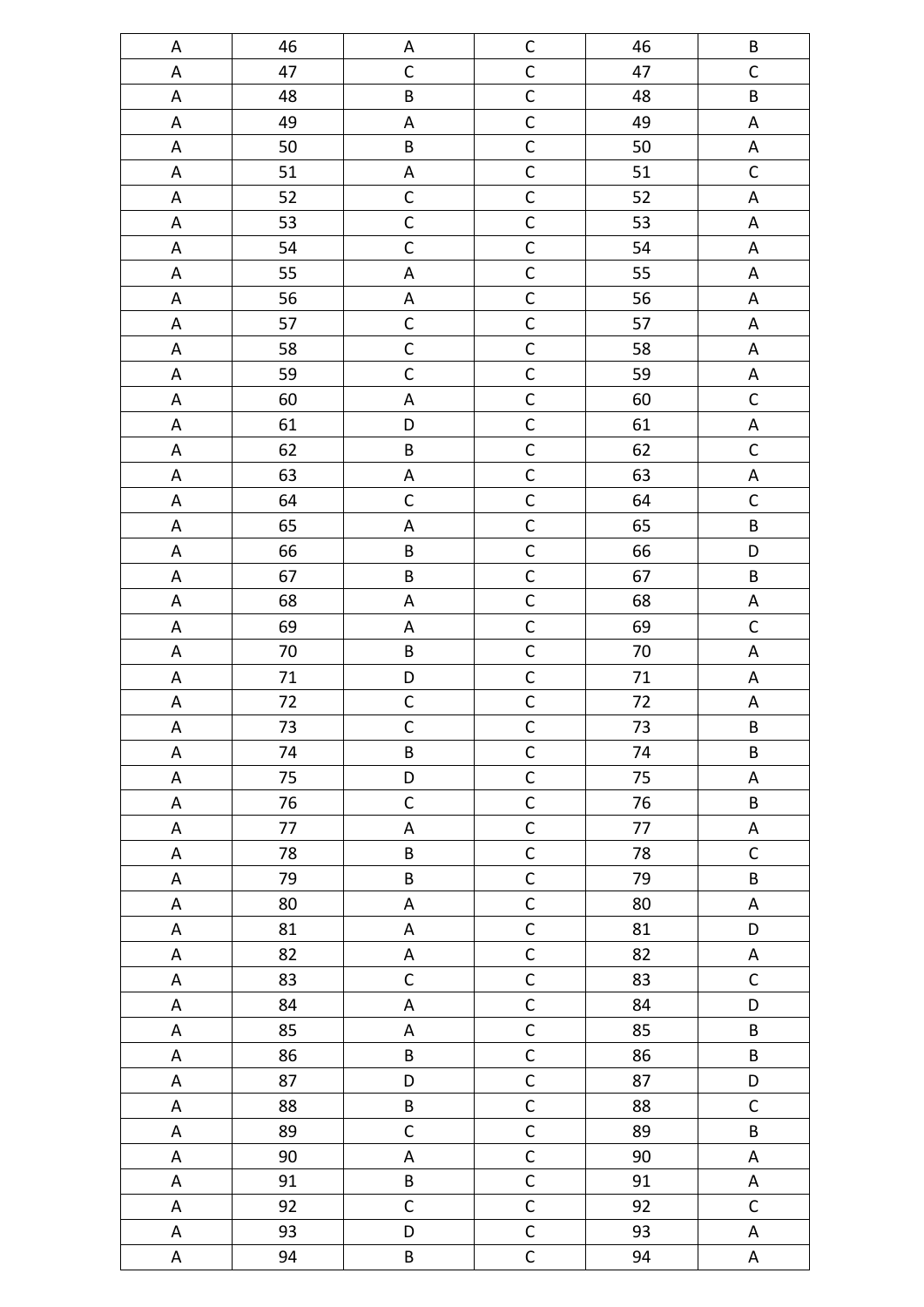| $\mathsf A$               | 95                      | $\mathsf C$               | $\mathsf C$  | 95                      | $\sf B$        |
|---------------------------|-------------------------|---------------------------|--------------|-------------------------|----------------|
| A                         | 96                      | $\mathsf A$               | $\mathsf C$  | 96                      | $\mathsf C$    |
| $\mathsf A$               | 97                      | $\mathsf A$               | $\mathsf C$  | 97                      | $\sf B$        |
| A                         | 98                      | B                         | $\mathsf C$  | 98                      | $\mathsf C$    |
| $\mathsf A$               | 99                      | $\mathsf A$               | $\mathsf C$  | 99                      | $\mathsf C$    |
| $\mathsf A$               | 100                     | $\mathsf C$               | $\mathsf{C}$ | 100                     | $\mathsf A$    |
| $\mathsf A$               | 101                     | $\mathsf C$               | $\mathsf C$  | 101                     | $\mathsf A$    |
| $\mathsf A$               | 102                     | $\mathsf A$               | $\mathsf{C}$ | 102                     | $\mathsf C$    |
| $\mathsf A$               | 103                     | B                         | $\mathsf C$  | 103                     | $\sf B$        |
| $\mathsf A$               | 104                     | D                         | $\mathsf C$  | 104                     | A              |
| $\mathsf A$               | 105                     | D                         | $\mathsf C$  | 105                     | D              |
| $\mathsf A$               | 106                     | $\mathsf C$               | $\mathsf{C}$ | 106                     | $\sf B$        |
| $\mathsf A$               | 107                     | $\mathsf C$               | $\mathsf{C}$ | 107                     | A              |
| $\mathsf A$               | 108                     | $\sf A$                   | $\mathsf{C}$ | 108                     | D              |
| A                         | 109                     | $\mathsf C$               | $\mathsf C$  | 109                     | $\sf B$        |
| $\mathsf A$               | 110                     | $\sf A$                   | $\mathsf C$  | 110                     | $\mathsf A$    |
| $\mathsf A$               | 111                     | $\sf A$                   | $\mathsf{C}$ | 111                     | $\mathsf C$    |
| $\mathsf A$               | 112                     | A                         | $\mathsf C$  | 112                     | $\mathsf A$    |
| $\mathsf A$               | 113                     | $\sf B$                   | $\mathsf{C}$ | 113                     | $\mathsf A$    |
| $\mathsf A$               | 114                     | $\mathsf C$               | $\mathsf{C}$ | 114                     | $\mathsf C$    |
| $\mathsf A$               | 115                     | D                         | $\mathsf C$  | 115                     | $\mathsf C$    |
| $\mathsf A$               | 116                     | $\mathsf C$               | $\mathsf C$  | 116                     | D              |
| $\boldsymbol{\mathsf{A}}$ | 117                     | A                         | $\mathsf C$  | 117                     | $\sf B$        |
| $\boldsymbol{\mathsf{A}}$ | 118                     | Α                         | $\mathsf C$  | 118                     | A              |
| $\mathsf A$               | 119                     | D                         | $\mathsf C$  | 119                     | A              |
| $\mathsf A$               | 120                     | $\sf A$                   | $\mathsf C$  | 120                     | A              |
| B                         | $\mathbf{1}$            | $\mathsf C$               | D            | $\mathbf 1$             | B              |
| B                         | $\overline{2}$          | $\mathsf{C}$              | D            | $\overline{2}$          | A              |
| B                         | $\overline{3}$          | $\overline{C}$            | D            | $\overline{3}$          | A              |
| $\sf B$                   | $\overline{\mathbf{4}}$ | $\mathsf{C}$              | D            | $\overline{\mathbf{4}}$ | $\mathsf D$    |
| $\sf B$                   | 5                       | $\mathsf C$               | D            | 5                       | D              |
| B                         | 6                       | $\mathsf A$               | D            | $\boldsymbol{6}$        | $\mathsf A$    |
| B                         | $\overline{7}$          | $\mathsf A$               | D            | $\overline{7}$          | $\sf B$        |
| B                         | 8                       | A                         | D            | $\bf 8$                 | D              |
| B                         | 9                       | D                         | D            | 9                       | $\mathsf C$    |
| B                         | 10                      | A                         | D            | 10                      | $\sf B$        |
| B                         | $11\,$                  | D                         | D            | 11                      | $\mathsf C$    |
| B                         | 12                      | B                         | D            | 12                      | $\mathsf A$    |
| B                         | 13                      | $\mathsf C$               | D            | 13                      | A              |
| B                         | 14                      | $\mathsf{C}$              | D            | 14                      | $\mathsf C$    |
| B                         | 15                      | $\boldsymbol{\mathsf{A}}$ | D            | $15\,$                  | $\overline{C}$ |
| $\sf B$                   | $16\,$                  | $\mathsf C$               | D            | $16\,$                  | $\sf B$        |
| B                         | 17                      | D                         | D            | 17                      | $\mathsf{C}$   |
| B                         | 18                      | A                         | D            | 18                      | $\sf A$        |
| B                         | 19                      | $\sf{B}$                  | D            | 19                      | $\sf A$        |
| B                         | 20                      | A                         | D            | 20                      | $\mathsf C$    |
| B                         | 21                      | A                         | D            | 21                      | $\mathsf A$    |
| B                         | 22                      | D                         | D            | 22                      | $\sf B$        |
| $\sf{B}$                  | 23                      | D                         | D            | 23                      | $\sf B$        |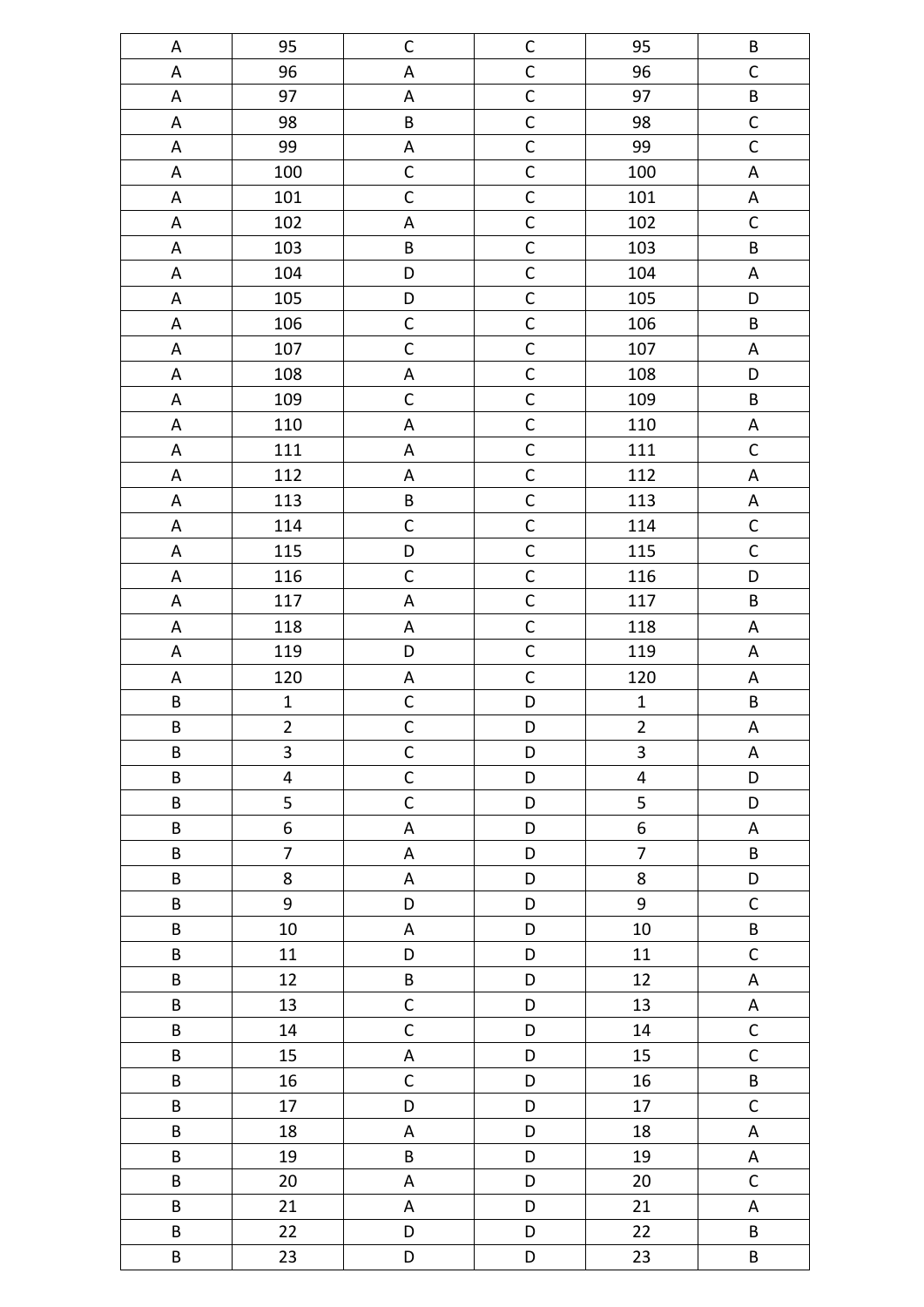| $\sf B$                 | 24     | D                         | D           | 24     | A                         |
|-------------------------|--------|---------------------------|-------------|--------|---------------------------|
| B                       | 25     | $\sf B$                   | D           | 25     | $\mathsf A$               |
| B                       | 26     | $\sf B$                   | D           | 26     | $\boldsymbol{\mathsf{A}}$ |
| $\sf B$                 | 27     | $\mathsf{C}$              | D           | 27     | $\sf B$                   |
| $\sf B$                 | 28     | $\mathsf{C}$              | D           | 28     | $\mathsf C$               |
| $\sf B$                 | 29     | $\boldsymbol{\mathsf{A}}$ | D           | 29     | $\sf B$                   |
| B                       | 30     | $\mathsf C$               | D           | 30     | $\boldsymbol{\mathsf{A}}$ |
| $\sf B$                 | 31     | $\boldsymbol{\mathsf{A}}$ | D           | 31     | $\sf B$                   |
| $\sf B$                 | 32     | $\mathsf C$               | D           | 32     | $\sf B$                   |
| $\overline{B}$          | 33     | $\mathsf A$               | D           | 33     | $\boldsymbol{\mathsf{A}}$ |
| $\sf B$                 | 34     | $\mathsf{C}$              | D           | 34     | D                         |
| $\sf B$                 | 35     | $\mathsf{C}$              | D           | 35     | $\mathsf C$               |
| $\sf B$                 | 36     | $\boldsymbol{\mathsf{A}}$ | D           | 36     | $\sf B$                   |
| B                       | 37     | D                         | D           | 37     | $\boldsymbol{\mathsf{A}}$ |
| $\sf B$                 | 38     | D                         | D           | 38     | $\boldsymbol{\mathsf{A}}$ |
| $\sf B$                 | 39     | $\boldsymbol{\mathsf{A}}$ | D           | 39     | $\boldsymbol{\mathsf{A}}$ |
| $\overline{B}$          | 40     | $\boldsymbol{\mathsf{A}}$ | D           | 40     | $\mathsf C$               |
| $\sf B$                 | 41     | $\mathsf C$               | D           | 41     | $\sf A$                   |
| $\sf B$                 | 42     | $\boldsymbol{\mathsf{A}}$ | D           | 42     | $\sf A$                   |
| $\sf B$                 | 43     | $\mathsf C$               | D           | 43     | D                         |
| $\sf B$                 | 44     | $\sf B$                   | D           | 44     | $\boldsymbol{\mathsf{A}}$ |
| $\sf B$                 | 45     | $\boldsymbol{\mathsf{A}}$ | D           | 45     | $\sf A$                   |
| $\sf B$                 | 46     | B                         | D           | 46     | $\sf B$                   |
| B                       | 47     | D                         | D           | 47     | D                         |
| $\sf B$                 | 48     | D                         | D           | 48     | $\boldsymbol{\mathsf{A}}$ |
| $\sf B$                 | 49     | $\boldsymbol{\mathsf{A}}$ | D           | 49     | A                         |
| $\overline{\mathsf{B}}$ | 50     | B                         | D           | 50     | D                         |
| B                       | 51     | A                         | D           | 51     | $\sf B$                   |
| $\sf B$                 | 52     | $\mathsf{C}$              | D           | 52     | A                         |
| B                       | 53     | $\mathsf A$               | D           | 53     | $\sf{B}$                  |
| B                       | 54     | B                         | D           | 54     | $\mathsf C$               |
| B                       | 55     | A                         | D           | 55     | $\mathsf A$               |
| B                       | 56     | B                         | D           | 56     | $\mathsf A$               |
| B                       | 57     | B                         | D           | 57     | B                         |
| $\sf B$                 | 58     | $\mathsf A$               | D           | 58     | D                         |
| B                       | 59     | A                         | $\mathsf D$ | 59     | A                         |
| B                       | 60     | A                         | D           | 60     | D                         |
| B                       | 61     | A                         | D           | 61     | D                         |
| $\sf B$                 | 62     | B                         | D           | 62     | B                         |
| B                       | 63     | D                         | D           | 63     | B                         |
| B                       | 64     | $\mathsf A$               | D           | 64     | D                         |
| $\sf{B}$                | 65     | $\sf A$                   | D           | 65     | A                         |
| B                       | 66     | $\mathsf{C}$              | D           | 66     | $\mathsf A$               |
| B                       | 67     | $\mathsf C$               | D           | 67     | $\mathsf C$               |
| B                       | 68     | $\mathsf A$               | D           | 68     | $\sf A$                   |
| B                       | 69     | D                         | D           | 69     | $\sf A$                   |
| $\sf{B}$                | 70     | $\sf B$                   | D           | 70     | A                         |
| $\sf B$                 | $71\,$ | A                         | D           | 71     | $\mathsf C$               |
| $\sf B$                 | 72     | $\sf B$                   | D           | $72\,$ | D                         |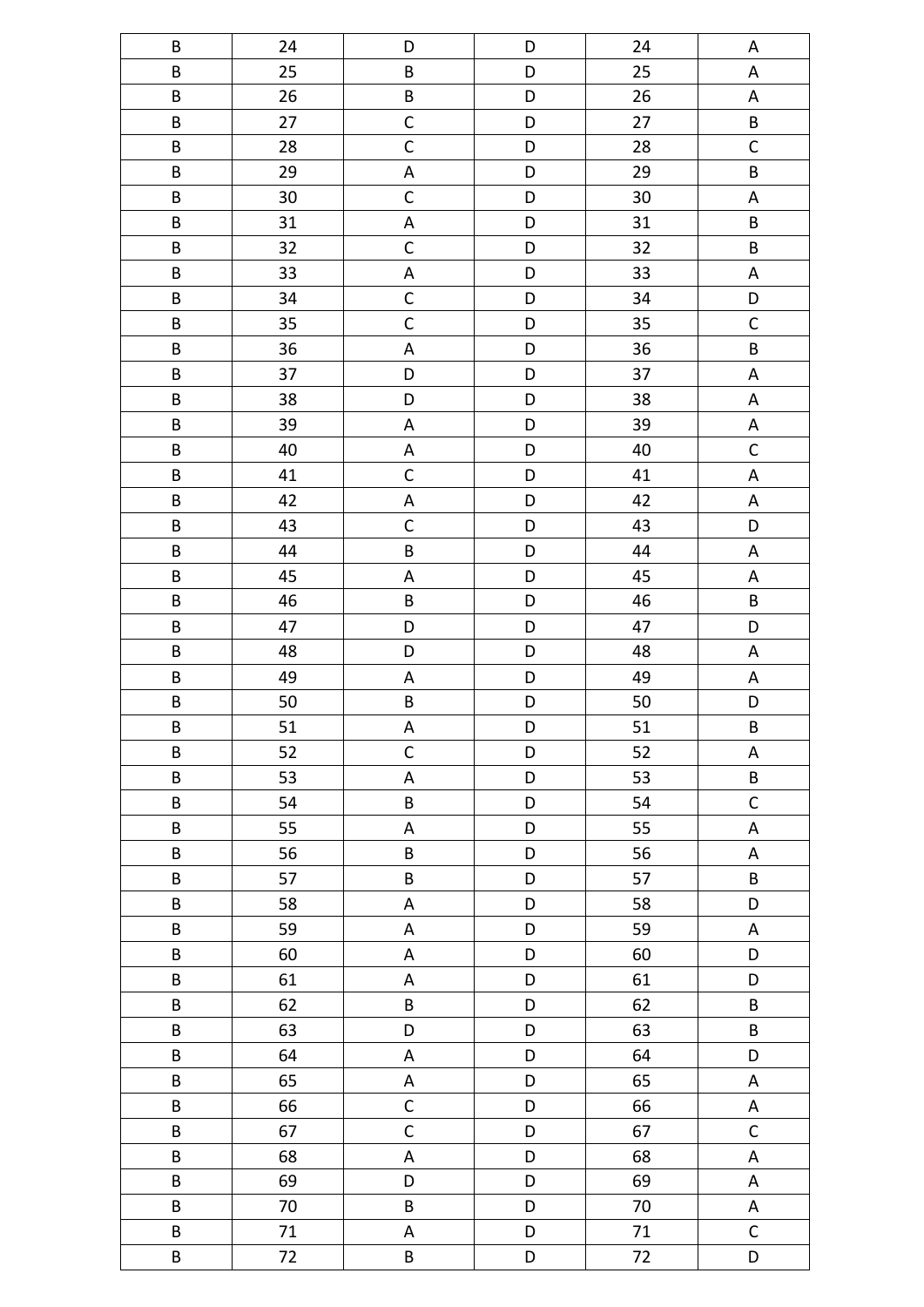| B                       | 73     | A                         | D | 73     | $\mathsf C$               |
|-------------------------|--------|---------------------------|---|--------|---------------------------|
| $\overline{\mathsf{B}}$ | 74     | $\sf B$                   | D | 74     | $\mathsf C$               |
| $\sf B$                 | 75     | $\mathsf{C}$              | D | 75     | $\sf{B}$                  |
| $\sf B$                 | 76     | D                         | D | 76     | D                         |
| $\sf B$                 | 77     | $\boldsymbol{\mathsf{A}}$ | D | 77     | $\sf B$                   |
| $\sf{B}$                | 78     | $\boldsymbol{\mathsf{A}}$ | D | 78     | $\mathsf C$               |
| $\sf B$                 | 79     | $\boldsymbol{\mathsf{A}}$ | D | 79     | $\mathsf A$               |
| $\sf B$                 | 80     | $\sf B$                   | D | 80     | $\mathsf A$               |
| B                       | 81     | D                         | D | 81     | $\sf A$                   |
| $\sf B$                 | 82     | $\sf B$                   | D | 82     | $\mathsf A$               |
| B                       | 83     | $\boldsymbol{\mathsf{A}}$ | D | 83     | $\sf A$                   |
| $\sf B$                 | 84     | D                         | D | 84     | $\mathsf C$               |
| $\sf B$                 | 85     | $\sf B$                   | D | 85     | $\mathsf C$               |
| $\sf B$                 | 86     | $\boldsymbol{\mathsf{A}}$ | D | 86     | D                         |
| $\sf B$                 | 87     | $\boldsymbol{\mathsf{A}}$ | D | 87     | $\boldsymbol{\mathsf{A}}$ |
| $\sf B$                 | 88     | $\mathsf A$               | D | 88     | $\sf B$                   |
| $\sf B$                 | 89     | $\boldsymbol{\mathsf{A}}$ | D | 89     | $\sf A$                   |
| B                       | $90\,$ | $\mathsf C$               | D | $90\,$ | $\sf A$                   |
| $\sf B$                 | 91     | $\boldsymbol{\mathsf{A}}$ | D | 91     | $\sf B$                   |
| $\sf B$                 | 92     | D                         | D | 92     | $\mathsf C$               |
| B                       | 93     | $\sf B$                   | D | 93     | $\boldsymbol{\mathsf{A}}$ |
| $\sf{B}$                | 94     | $\mathsf{C}$              | D | 94     | $\mathsf{C}$              |
| $\sf{B}$                | 95     | $\overline{\mathsf{A}}$   | D | 95     | $\sf A$                   |
| $\sf B$                 | 96     | $\mathsf C$               | D | 96     | D                         |
| B                       | 97     | $\boldsymbol{\mathsf{A}}$ | D | 97     | $\sf B$                   |
| $\overline{\mathsf{B}}$ | 98     | $\boldsymbol{\mathsf{A}}$ | D | 98     | $\mathsf{C}$              |
| $\overline{\mathsf{B}}$ | 99     | $\boldsymbol{\mathsf{A}}$ | D | 99     | $\mathsf{C}$              |
| $\sf B$                 | 100    | $\sf B$                   | D | 100    | $\mathsf C$               |
| B                       | 101    | $\mathsf{C}$              | D | 101    | A                         |
| B                       | 102    | A                         | D | 102    | $\sf B$                   |
| B                       | 103    | B                         | D | 103    | A                         |
| B                       | 104    | $\mathsf{C}$              | D | 104    | A                         |
| B                       | 105    | $\mathsf{C}$              | D | 105    | $\mathsf C$               |
| B                       | 106    | B                         | D | 106    | $\sf{B}$                  |
| B                       | 107    | $\mathsf A$               | D | 107    | $\mathsf{C}$              |
| B                       | 108    | B                         | D | 108    | $\mathsf A$               |
| B                       | 109    | $\mathsf C$               | D | 109    | D                         |
| B                       | 110    | B                         | D | 110    | $\mathsf{C}$              |
| B                       | 111    | $\mathsf A$               | D | 111    | $\sf B$                   |
| B                       | 112    | A                         | D | 112    | A                         |
| B                       | 113    | B                         | D | 113    | A                         |
| B                       | 114    | $\boldsymbol{\mathsf{A}}$ | D | 114    | $\mathsf C$               |
| B                       | 115    | B                         | D | 115    | B                         |
| B                       | 116    | $\mathsf C$               | D | 116    | $\mathsf C$               |
| B                       | 117    | $\boldsymbol{\mathsf{A}}$ | D | 117    | $\mathsf{C}$              |
| B                       | 118    | A                         | D | 118    | $\mathsf A$               |
| B                       | 119    | B                         | D | 119    | D                         |
| B                       | 120    | D                         | D | 120    | A                         |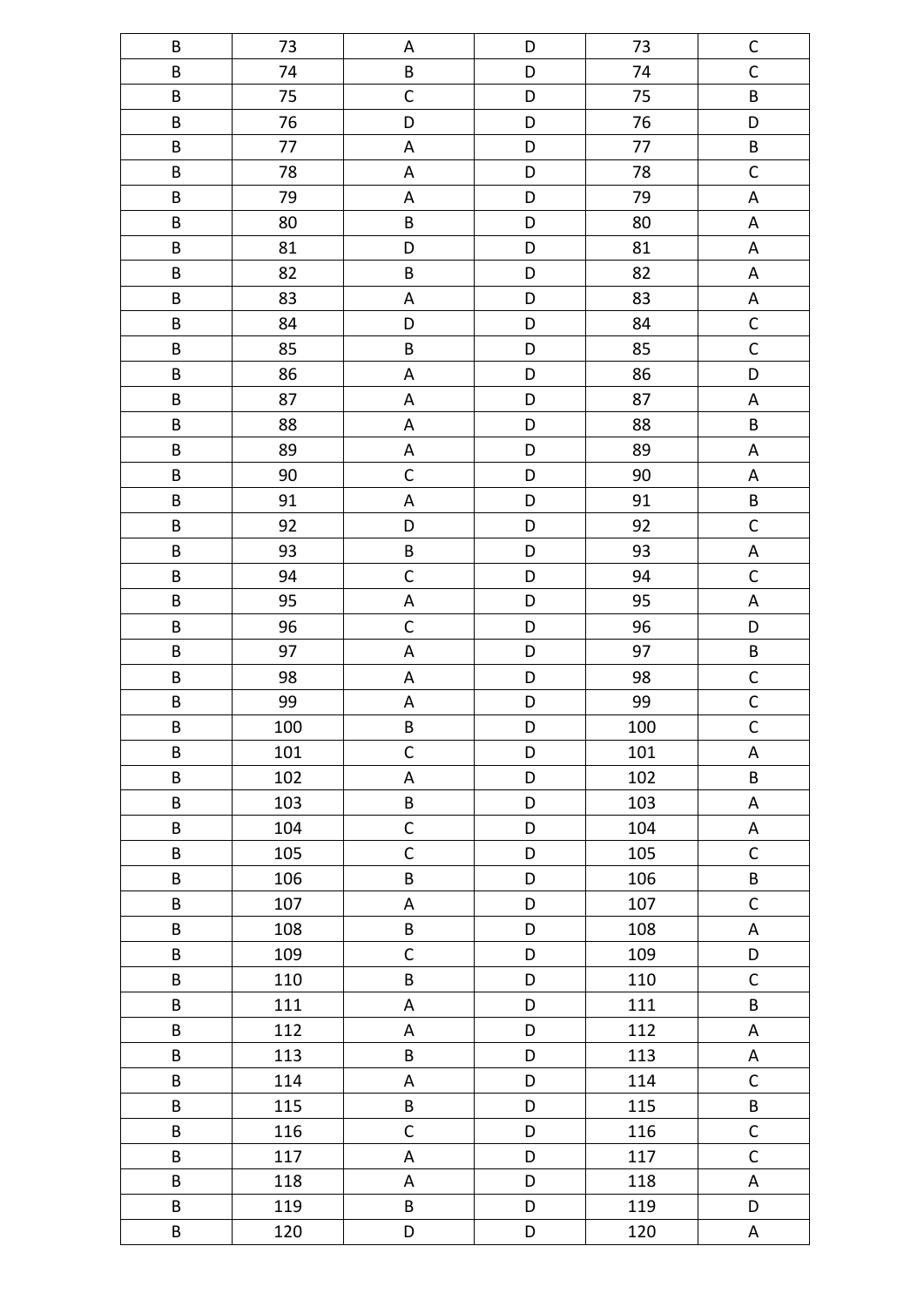|        | Annexure "B"                                                                            |                           |              |                |                   |  |
|--------|-----------------------------------------------------------------------------------------|---------------------------|--------------|----------------|-------------------|--|
|        | Post Name - Assistant Law officer, Legal Assistant, Junior Legal Assistant, and Reader, |                           |              |                |                   |  |
| Set_No | Quest_No                                                                                | <b>Answer Key</b>         | Set_No       | Quest_No       | <b>Answer Key</b> |  |
| A      | $\mathbf{1}$                                                                            | D                         | С            | $\mathbf{1}$   | D                 |  |
| A      | $\overline{2}$                                                                          | B                         | $\mathsf{C}$ | $\overline{2}$ | $\mathsf{C}$      |  |
| A      | 3                                                                                       | $\mathsf C$               | $\mathsf C$  | 3              | D                 |  |
| A      | 4                                                                                       | B                         | $\mathsf{C}$ | 4              | A                 |  |
| A      | 5                                                                                       | A                         | $\mathsf{C}$ | 5              | B                 |  |
| A      | 6                                                                                       | A                         | $\mathsf C$  | 6              | D                 |  |
| A      | $\overline{7}$                                                                          | B                         | $\mathsf C$  | $\overline{7}$ | $\mathsf C$       |  |
| A      | 8                                                                                       | $\mathsf C$               | $\mathsf C$  | 8              | $\mathsf C$       |  |
| Α      | 9                                                                                       | A                         | $\mathsf C$  | 9              | $\mathsf C$       |  |
| A      | 10                                                                                      | B                         | $\mathsf{C}$ | 10             | $\mathsf{C}$      |  |
| A      | 11                                                                                      | D                         | $\mathsf{C}$ | 11             | B                 |  |
| A      | 12                                                                                      | B                         | C            | 12             | A                 |  |
| A      | 13                                                                                      | $\mathsf C$               | $\mathsf C$  | 13             | B                 |  |
| A      | 14                                                                                      | B                         | $\mathsf C$  | 14             | B                 |  |
| A      | 15                                                                                      | B                         | $\mathsf C$  | 15             | B                 |  |
| A      | 16                                                                                      | B                         | $\mathsf{C}$ | 16             | $\mathsf{C}$      |  |
| A      | 17                                                                                      | $\mathsf C$               | $\mathsf{C}$ | 17             | A                 |  |
| A      | 18                                                                                      | B                         | $\mathsf C$  | 18             | $\mathsf C$       |  |
| A      | 19                                                                                      | $\mathsf C$               | $\mathsf C$  | 19             | B                 |  |
| A      | 20                                                                                      | B                         | $\mathsf{C}$ | 20             | B                 |  |
| A      | 21                                                                                      | B                         | $\mathsf C$  | 21             | B                 |  |
| A      | 22                                                                                      | $\mathsf C$               | $\mathsf C$  | 22             | A                 |  |
| A      | 23                                                                                      | D                         | $\mathsf C$  | 23             | B                 |  |
| A      | 24                                                                                      | D                         | $\mathsf C$  | 24             | $\mathsf C$       |  |
| A      | 25                                                                                      | Α                         | $\mathsf C$  | 25             | B                 |  |
| A      | 26                                                                                      | $\mathsf C$               | $\mathsf C$  | 26             | B                 |  |
| A      | 27                                                                                      | A                         | $\mathsf C$  | 27             | B                 |  |
| A      | 28                                                                                      | D                         | $\mathsf C$  | 28             | D                 |  |
| A      | 29                                                                                      | D                         | $\mathsf{C}$ | 29             | $\mathsf A$       |  |
| A      | 30                                                                                      | $\mathsf C$               | $\mathsf C$  | 30             | B                 |  |
| A      | 31                                                                                      | B                         | $\mathsf C$  | 31             | D                 |  |
| A      | 32                                                                                      | $\mathsf{C}$              | $\mathsf{C}$ | 32             | B                 |  |
| A      | 33                                                                                      | D                         | $\mathsf{C}$ | 33             | D                 |  |
| Α      | 34                                                                                      | B                         | $\mathsf C$  | 34             | $\mathsf{C}$      |  |
| A      | 35                                                                                      | $\mathsf{C}$              | $\mathsf{C}$ | 35             | D                 |  |
| A      | 36                                                                                      | $\mathsf C$               | $\mathsf{C}$ | 36             | A                 |  |
| A      | 37                                                                                      | $\boldsymbol{\mathsf{A}}$ | $\mathsf C$  | 37             | $\mathsf{C}$      |  |
| A      | 38                                                                                      | A                         | $\mathsf C$  | 38             | D                 |  |
| A      | 39                                                                                      | B                         | $\mathsf C$  | 39             | A                 |  |
| A      | 40                                                                                      | B                         | $\mathsf C$  | 40             | $\mathsf{C}$      |  |
| A      | 41                                                                                      | $\mathsf C$               | $\mathsf C$  | 41             | $\mathsf{C}$      |  |
| A      | 42                                                                                      | $\mathsf C$               | $\mathsf C$  | 42             | D                 |  |
| A      | 43                                                                                      | $\mathsf C$               | $\mathsf C$  | 43             | $\mathsf{C}$      |  |
| Α      | 44                                                                                      | $\mathsf C$               | $\mathsf C$  | 44             | B                 |  |
| A      | 45                                                                                      | D                         | $\mathsf C$  | 45             | A                 |  |
|        |                                                                                         |                           |              |                |                   |  |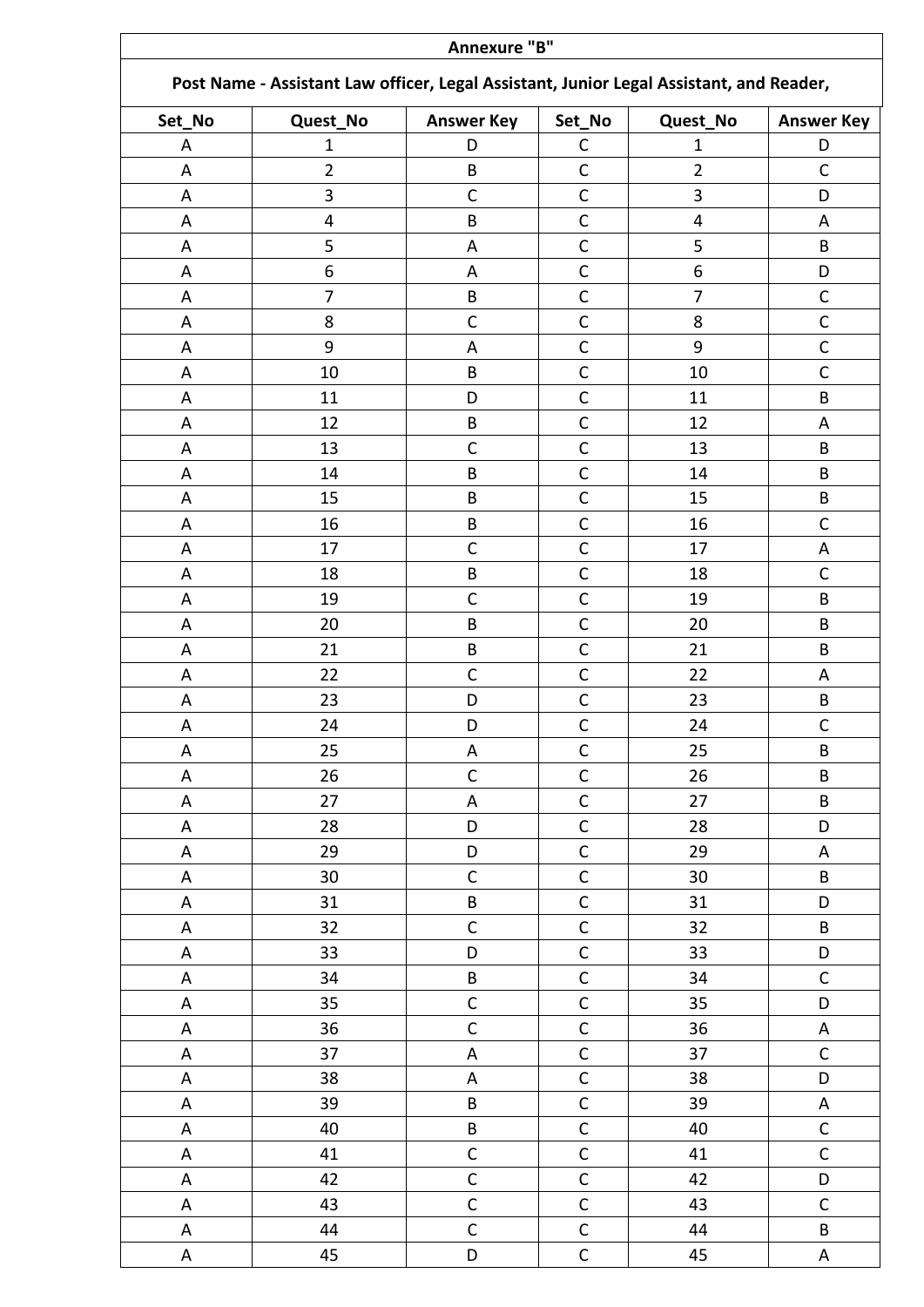| A                         | 46     | A                         | $\mathsf{C}$   | 46     | B            |
|---------------------------|--------|---------------------------|----------------|--------|--------------|
| A                         | 47     | $\mathsf C$               | $\mathsf C$    | 47     | $\mathsf C$  |
| $\sf A$                   | 48     | $\mathsf A$               | $\mathsf C$    | 48     | B            |
| A                         | 49     | $\sf B$                   | $\mathsf C$    | 49     | $\sf{B}$     |
| $\mathsf A$               | 50     | $\mathsf C$               | $\mathsf C$    | 50     | $\mathsf C$  |
| $\mathsf A$               | 51     | D                         | $\mathsf C$    | 51     | $\sf B$      |
| $\mathsf A$               | 52     | A                         | $\mathsf C$    | 52     | D            |
| $\boldsymbol{\mathsf{A}}$ | 53     | $\sf B$                   | $\mathsf C$    | 53     | B            |
| $\mathsf A$               | 54     | $\sf B$                   | $\mathsf C$    | 54     | D            |
| $\sf A$                   | 55     | A                         | $\mathsf{C}$   | 55     | $\sf B$      |
| $\sf A$                   | 56     | D                         | $\mathsf C$    | 56     | $\mathsf C$  |
| $\sf A$                   | 57     | $\mathsf A$               | $\mathsf C$    | 57     | $\mathsf C$  |
| $\sf A$                   | 58     | D                         | $\mathsf C$    | 58     | A            |
| $\mathsf A$               | 59     | $\sf B$                   | $\mathsf C$    | 59     | B            |
| $\sf A$                   | 60     | $\mathsf C$               | $\mathsf C$    | 60     | $\sf B$      |
| A                         | 61     | $\sf B$                   | $\mathsf C$    | 61     | $\mathsf C$  |
| $\sf A$                   | 62     | $\sf B$                   | $\mathsf C$    | 62     | $\mathsf{C}$ |
| A                         | 63     | $\sf B$                   | $\mathsf C$    | 63     | $\sf B$      |
| $\sf A$                   | 64     | $\sf B$                   | $\mathsf C$    | 64     | $\mathsf C$  |
| $\mathsf A$               | 65     | $\mathsf A$               | $\mathsf C$    | 65     | $\sf B$      |
| A                         | 66     | $\mathsf A$               | $\mathsf C$    | 66     | $\mathsf A$  |
| $\boldsymbol{\mathsf{A}}$ | 67     | $\boldsymbol{\mathsf{A}}$ | $\mathsf C$    | 67     | $\mathsf A$  |
| $\mathsf A$               | 68     | $\sf B$                   | $\mathsf C$    | 68     | $\sf B$      |
| $\sf A$                   | 69     | $\mathsf A$               | $\mathsf C$    | 69     | $\mathsf{C}$ |
| $\mathsf A$               | $70\,$ | $\mathsf C$               | $\mathsf C$    | 70     | $\mathsf C$  |
| A                         | 71     | A                         | $\mathsf C$    | $71\,$ | $\mathsf C$  |
| $\boldsymbol{\mathsf{A}}$ | 72     | $\mathsf A$               | $\mathsf{C}$   | 72     | $\mathsf A$  |
| $\mathsf A$               | 73     | $\boldsymbol{\mathsf{A}}$ | $\mathsf C$    | 73     | $\mathsf A$  |
| $\mathsf A$               | 74     | D                         | $\mathsf C$    | 74     | $\mathsf{C}$ |
| A                         | 75     | $\mathsf C$               | $\mathsf C$    | 75     | $\sf{B}$     |
| A                         | 76     | $\mathsf C$               | $\mathsf C$    | 76     | A            |
| A                         | 77     | $\mathsf C$               | $\mathsf C$    | 77     | A            |
| A                         | 78     | $\sf B$                   | $\mathsf C$    | 78     | B            |
| $\mathsf A$               | 79     | B                         | $\mathsf C$    | 79     | A            |
| A                         | 80     | $\boldsymbol{\mathsf{A}}$ | $\mathsf C$    | 80     | $\mathsf C$  |
| A                         | 81     | $\sf B$                   | $\mathsf C$    | 81     | $\mathsf{C}$ |
| A                         | 82     | D                         | $\mathsf C$    | 82     | A            |
| A                         | 83     | $\mathsf C$               | $\mathsf{C}$   | 83     | B            |
| A                         | 84     | $\sf B$                   | $\mathsf C$    | 84     | A            |
| A                         | 85     | $\mathsf C$               | $\mathsf C$    | 85     | $\mathsf{C}$ |
| A                         | 86     | $\sf B$                   | $\mathsf C$    | 86     | $\mathsf A$  |
| A                         | 87     | A                         | $\mathsf C$    | 87     | $\mathsf C$  |
| A                         | 88     | $\sf B$                   | $\mathsf C$    | 88     | B            |
| A                         | 89     | A                         | $\mathsf C$    | 89     | B            |
| A                         | 90     | B                         | $\mathsf C$    | 90     | A            |
| A                         | 91     | B                         | $\mathsf C$    | 91     | D            |
| A                         | 92     | $\sf{B}$                  | $\mathsf C$    | 92     | $\sf{B}$     |
| A                         | 93     | $\sf{B}$                  | $\mathsf C$    | 93     | $\mathsf C$  |
| A                         | 94     | D                         | $\overline{C}$ | 94     | D            |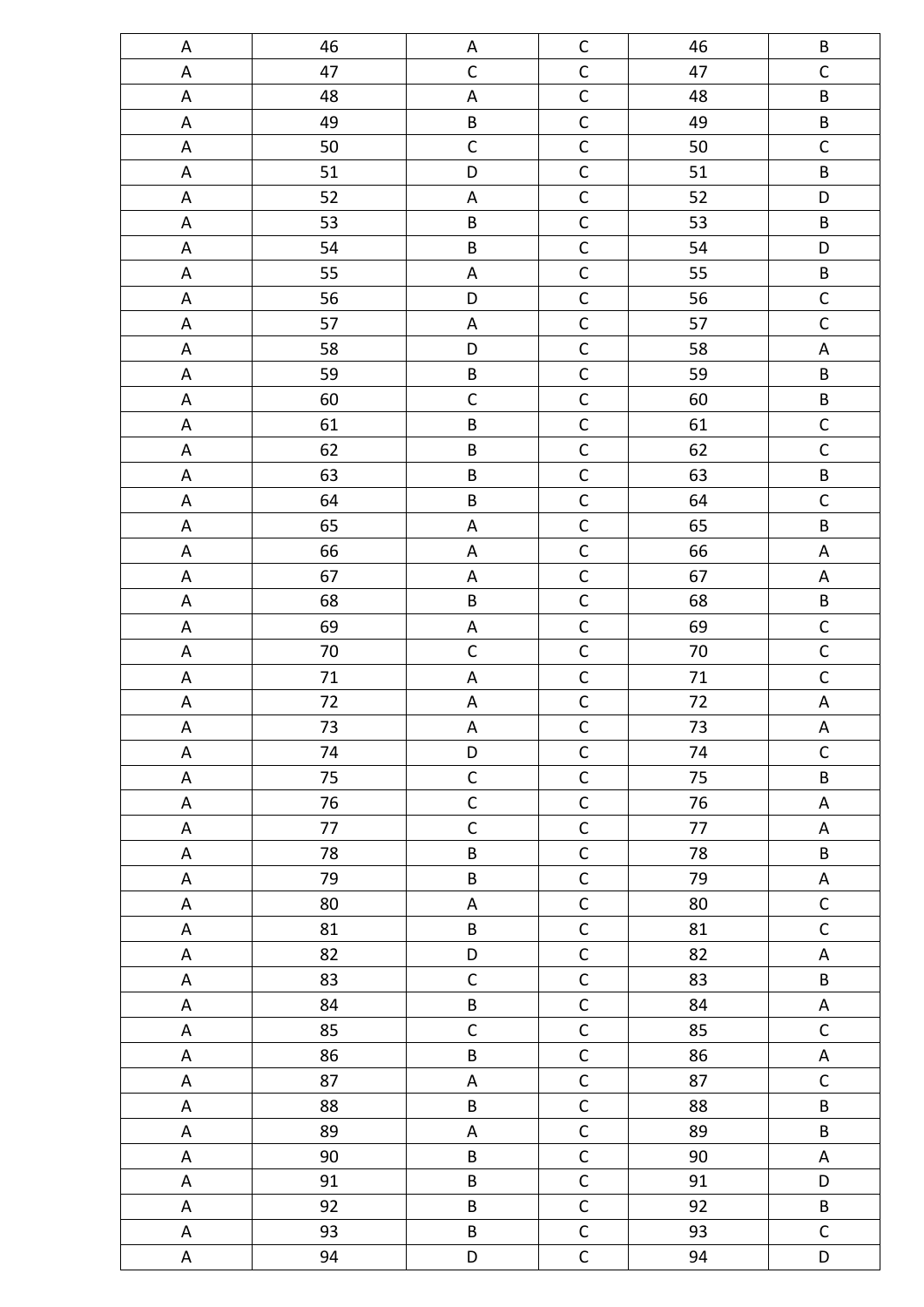| A                         | 95                      | D                         | $\mathsf C$  | 95                      | D              |
|---------------------------|-------------------------|---------------------------|--------------|-------------------------|----------------|
| $\sf A$                   | 96                      | $\sf B$                   | $\mathsf C$  | 96                      | B              |
| $\sf A$                   | 97                      | $\mathsf C$               | $\mathsf C$  | 97                      | $\sf B$        |
| A                         | 98                      | $\sf B$                   | $\mathsf C$  | 98                      | $\sf B$        |
| $\sf A$                   | 99                      | $\mathsf A$               | $\mathsf C$  | 99                      | $\sf B$        |
| $\mathsf A$               | 100                     | $\sf B$                   | $\mathsf C$  | 100                     | $\mathsf A$    |
| $\boldsymbol{\mathsf{A}}$ | 101                     | D                         | $\mathsf C$  | 101                     | $\sf B$        |
| $\mathsf A$               | 102                     | $\mathsf A$               | $\mathsf{C}$ | 102                     | $\mathsf{C}$   |
| $\mathsf A$               | 103                     | $\mathsf C$               | $\mathsf C$  | 103                     | B              |
| $\mathsf A$               | 104                     | $\sf B$                   | $\mathsf C$  | 104                     | $\mathsf C$    |
| $\mathsf A$               | 105                     | B                         | $\mathsf C$  | 105                     | $\sf B$        |
| $\mathsf A$               | 106                     | $\mathsf C$               | $\mathsf C$  | 106                     | $\mathsf C$    |
| $\mathsf A$               | 107                     | $\mathsf{C}$              | $\mathsf C$  | 107                     | B              |
| $\mathsf A$               | 108                     | D                         | $\mathsf{C}$ | 108                     | B              |
| $\mathsf A$               | 109                     | $\sf B$                   | $\mathsf C$  | 109                     | D              |
| $\mathsf A$               | 110                     | $\sf A$                   | $\mathsf C$  | 110                     | $\mathsf A$    |
| $\mathsf A$               | 111                     | $\boldsymbol{\mathsf{A}}$ | $\mathsf{C}$ | 111                     | $\mathsf A$    |
| A                         | 112                     | $\mathsf C$               | $\mathsf C$  | 112                     | D              |
| $\sf A$                   | 113                     | $\mathsf{C}$              | $\mathsf{C}$ | 113                     | $\mathsf C$    |
| $\mathsf A$               | 114                     | $\mathsf{C}$              | $\mathsf{C}$ | 114                     | $\mathsf A$    |
| $\mathsf A$               | 115                     | $\mathsf C$               | $\mathsf{C}$ | 115                     | $\mathsf{C}$   |
| $\mathsf A$               | 116                     | $\mathsf C$               | $\mathsf C$  | 116                     | $\mathsf A$    |
| A                         | 117                     | $\sf B$                   | $\mathsf C$  | 117                     | $\mathsf A$    |
| $\mathsf A$               | 118                     | $\sf B$                   | $\mathsf C$  | 118                     | D              |
| $\mathsf A$               | 119                     | B                         | $\mathsf C$  | 119                     | $\sf B$        |
| $\mathsf A$               | 120                     | $\mathsf C$               | $\mathsf C$  | 120                     | $\sf B$        |
| $\sf B$                   | $\mathbf 1$             | D                         | D            | $\mathbf 1$             | $\mathsf C$    |
| B                         | $\overline{2}$          | $\mathsf A$               | D            | $\overline{2}$          | $\mathsf{C}$   |
| $\sf B$                   | 3                       | $\sf B$                   | D            | $\overline{\mathbf{3}}$ | $\overline{C}$ |
| B                         | $\overline{\mathbf{4}}$ | $\mathsf{C}$              | D            | $\overline{4}$          | A              |
| $\sf B$                   | 5                       | $\mathsf C$               | D            | 5                       | D              |
| $\sf B$                   | $\boldsymbol{6}$        | $\sf B$                   | D            | $\boldsymbol{6}$        | $\mathsf C$    |
| $\sf B$                   | $\overline{7}$          | $\mathsf C$               | D            | $\overline{7}$          | D              |
| B                         | 8                       | B                         | D            | 8                       | B              |
| B                         | 9                       | $\mathsf D$               | D            | $9\,$                   | $\sf B$        |
| $\sf B$                   | 10                      | $\sf B$                   | D            | 10                      | B              |
| $\sf B$                   | 11                      | B                         | D            | 11                      | B              |
| $\sf B$                   | 12                      | B                         | D            | 12                      | D              |
| B                         | 13                      | A                         | D            | 13                      | B              |
| B                         | 14                      | A                         | D            | 14                      | B              |
| $\sf B$                   | 15                      | $\mathsf A$               | D            | 15                      | B              |
| $\sf B$                   | 16                      | B                         | D            | 16                      | $\mathsf C$    |
| $\sf B$                   | 17                      | $\sf B$                   | D            | 17                      | B              |
| B                         | 18                      | $\mathsf C$               | D            | 18                      | D              |
| $\sf B$                   | 19                      | D                         | D            | 19                      | A              |
| $\sf B$                   | 20                      | $\mathsf C$               | D            | 20                      | $\sf B$        |
| $\sf B$                   | 21                      | $\mathsf D$               | D            | 21                      | $\mathsf A$    |
| $\sf B$                   | 22                      | $\mathsf C$               | D            | 22                      | $\mathsf{C}$   |
| $\sf B$                   | 23                      | $\mathsf A$               | D            | 23                      | B              |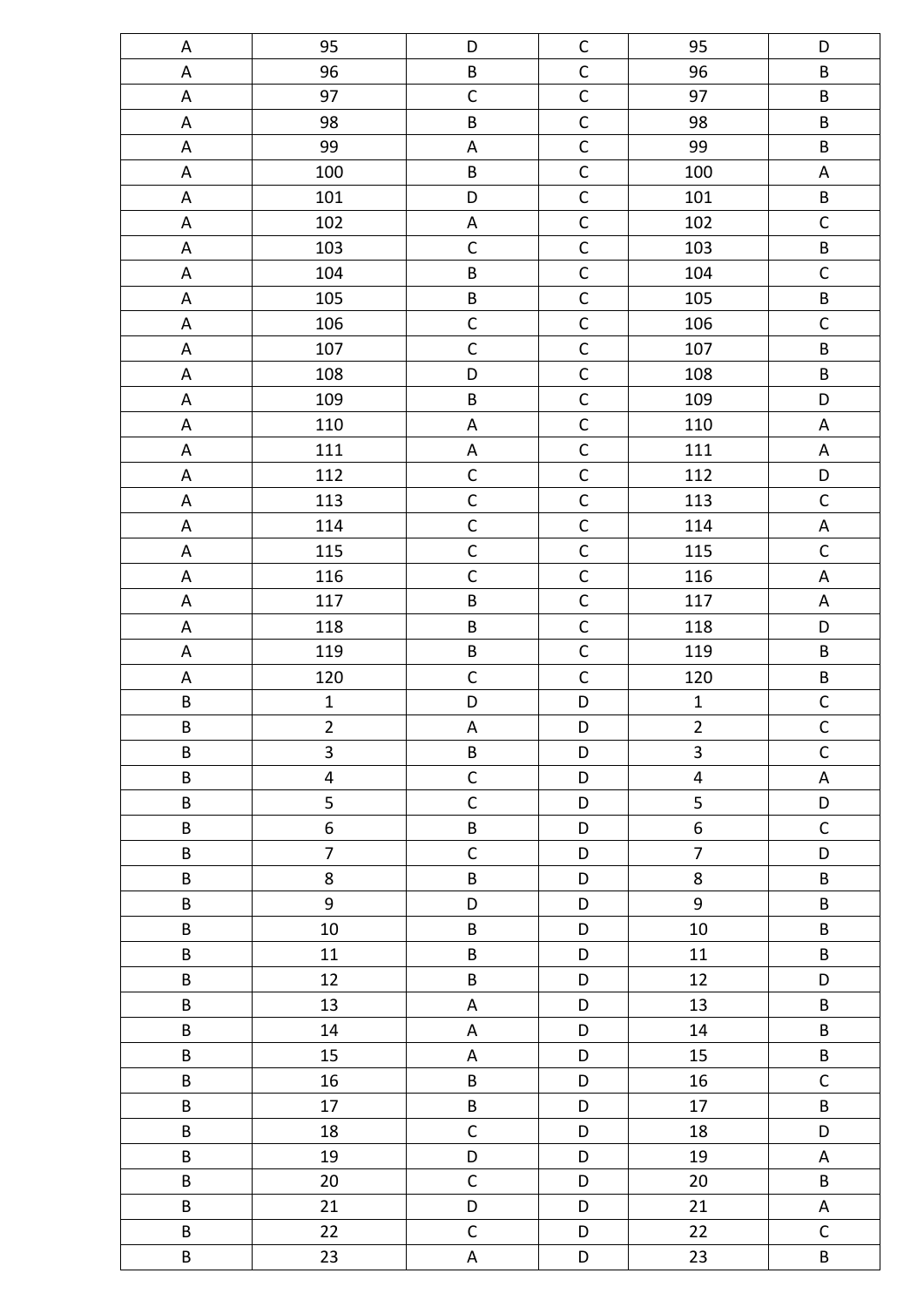| B        | 24 | $\mathsf C$  | D           | 24 | $\mathsf C$    |
|----------|----|--------------|-------------|----|----------------|
| $\sf B$  | 25 | D            | D           | 25 | $\mathsf A$    |
| $\sf B$  | 26 | D            | D           | 26 | $\mathsf C$    |
| B        | 27 | B            | D           | 27 | $\mathsf A$    |
| B        | 28 | $\mathsf C$  | D           | 28 | $\sf B$        |
| $\sf B$  | 29 | $\sf B$      | D           | 29 | $\mathsf{C}$   |
| $\sf B$  | 30 | $\sf B$      | D           | 30 | $\overline{C}$ |
| $\sf B$  | 31 | $\sf B$      | D           | 31 | $\mathsf C$    |
| $\sf B$  | 32 | $\sf{B}$     | D           | 32 | $\mathsf C$    |
| B        | 33 | $\sf B$      | D           | 33 | B              |
| $\sf B$  | 34 | $\sf B$      | D           | 34 | $\sf B$        |
| $\sf B$  | 35 | $\mathsf C$  | D           | 35 | $\mathsf A$    |
| $\sf B$  | 36 | $\mathsf C$  | D           | 36 | D              |
| $\sf B$  | 37 | $\mathsf C$  | D           | 37 | $\sf B$        |
| B        | 38 | A            | D           | 38 | B              |
| B        | 39 | $\mathsf C$  | D           | 39 | $\sf B$        |
| $\sf B$  | 40 | $\mathsf A$  | D           | 40 | $\sf B$        |
| $\sf B$  | 41 | D            | D           | 41 | $\mathsf C$    |
| $\sf B$  | 42 | $\sf B$      | D           | 42 | D              |
| B        | 43 | $\sf B$      | D           | 43 | $\sf B$        |
| $\sf B$  | 44 | $\sf B$      | D           | 44 | $\mathsf A$    |
| $\sf B$  | 45 | A            | D           | 45 | $\mathsf C$    |
| B        | 46 | A            | D           | 46 | $\mathsf A$    |
| $\sf B$  | 47 | $\sf B$      | D           | 47 | $\sf B$        |
| $\sf B$  | 48 | D            | D           | 48 | D              |
| $\sf B$  | 49 | $\mathsf A$  | D           | 49 | $\mathsf A$    |
| B        | 50 | A            | D           | 50 | $\sf B$        |
| $\sf B$  | 51 | $\mathsf{C}$ | $\mathsf D$ | 51 | $\mathsf A$    |
| $\sf B$  | 52 | $\sf B$      | D           | 52 | $\mathsf{C}$   |
| $\sf{B}$ | 53 | $\sf A$      | D           | 53 | B              |
| B        | 54 | $\mathsf C$  | D           | 54 | B              |
| $\sf{B}$ | 55 | $\sf{B}$     | D           | 55 | $\mathsf C$    |
| $\sf{B}$ | 56 | $\mathsf{C}$ | D           | 56 | B              |
| B        | 57 | $\mathsf C$  | D           | 57 | B              |
| B        | 58 | D            | D           | 58 | $\mathsf A$    |
| B        | 59 | B            | D           | 59 | A              |
| $\sf B$  | 60 | $\sf B$      | D           | 60 | $\mathsf A$    |
| $\sf{B}$ | 61 | $\mathsf C$  | D           | 61 | $\mathsf{C}$   |
| $\sf{B}$ | 62 | $\sf{B}$     | D           | 62 | $\mathsf{A}$   |
| $\sf{B}$ | 63 | $\sf A$      | D           | 63 | $\mathsf A$    |
| $\sf{B}$ | 64 | $\mathsf{C}$ | D           | 64 | $\mathsf{C}$   |
| $\sf B$  | 65 | D            | D           | 65 | D              |
| B        | 66 | $\mathsf A$  | D           | 66 | $\sf B$        |
| $\sf B$  | 67 | $\sf B$      | D           | 67 | $\mathsf{C}$   |
| $\sf B$  | 68 | $\mathsf C$  | D           | 68 | $\mathsf{C}$   |
| $\sf B$  | 69 | $\mathsf A$  | D           | 69 | $\sf{B}$       |
| B        | 70 | $\sf B$      | D           | 70 | B              |
| $\sf{B}$ | 71 | D            | D           | 71 | D              |
| $\sf B$  | 72 | D            | $\mathsf D$ | 72 | D              |